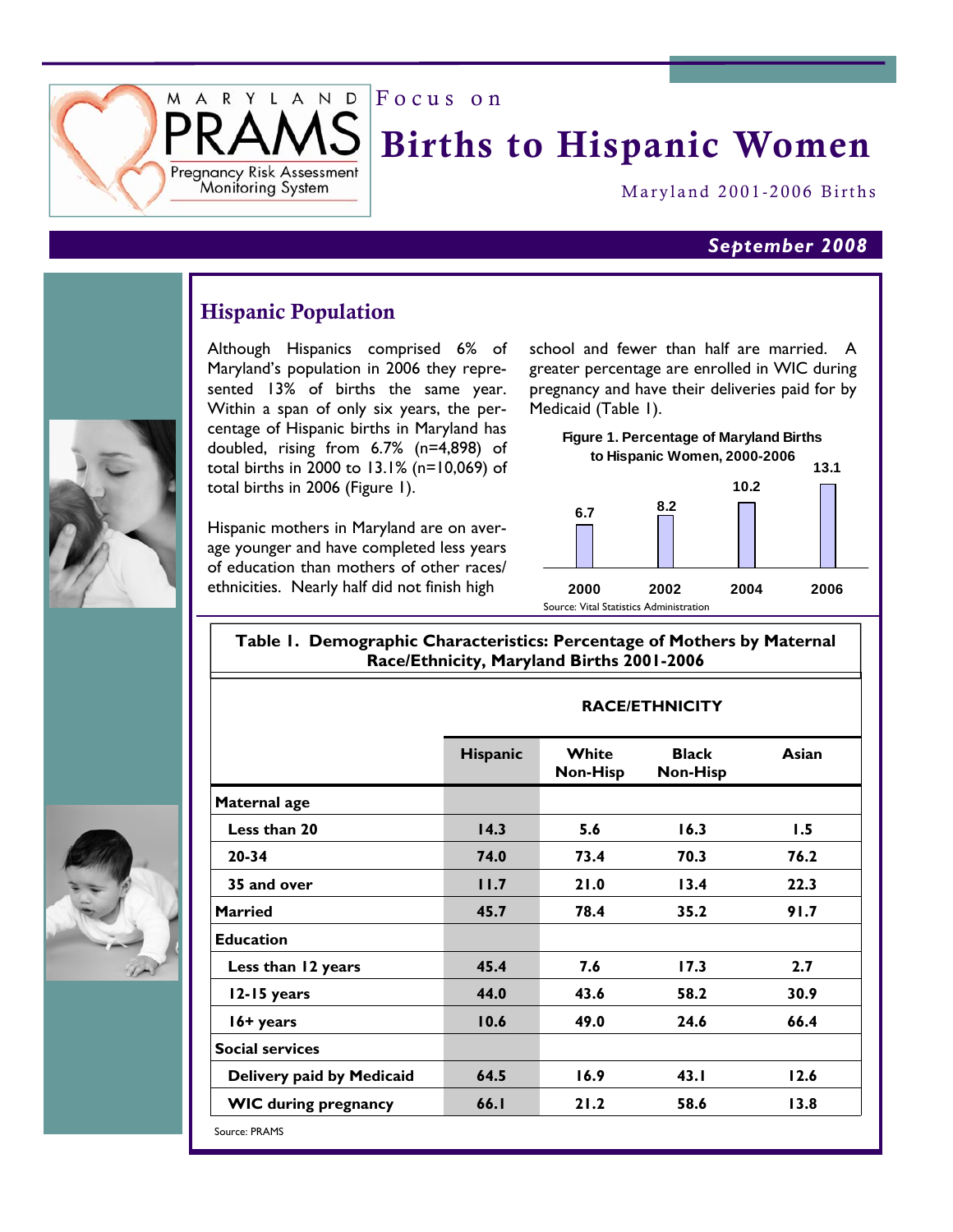### *Page 2* **Maryland PRAMS Focus on Births to Hispanic Women**

### Risk Factors

## Protective Factors and

Hispanic mothers in Maryland show high levels of several perinatal risk factors. Nearly half reported unintended births (45%), only a fifth took vitamins daily before pregnancy (21%), and half entered prenatal care after the 1st trimester or not at all (47%). Levels of partner abuse before (8%) and during (5%) pregnancy were high. (Table 2)

However, Hispanic mothers also report several important protective health behaviors, including very low rates of cigarette smoking (3%), alcohol use (4%) and binge drinking (2%, 5+ drinks in one sitting) during pregnancy. Hispanic mothers also have the highest rates of breastfeeding (94%) compared to other races/ethnicities in Maryland. (Table 2)

| <b>FACTOR</b>                                                   |                          |                       |                     |                     |         |  |
|-----------------------------------------------------------------|--------------------------|-----------------------|---------------------|---------------------|---------|--|
|                                                                 | <b>Healthy</b><br>People | <b>RACE/ETHNICITY</b> |                     |                     |         |  |
|                                                                 | 2010                     | Hispanic              | White               | <b>Black</b>        | Asian   |  |
|                                                                 | <b>Target</b>            |                       | Non-<br><b>Hisp</b> | Non-<br><b>Hisp</b> |         |  |
|                                                                 |                          |                       |                     |                     |         |  |
| <b>Preconception Factors</b>                                    |                          |                       | percent             |                     |         |  |
| Intended pregnancy                                              | 70.0                     | $55.4*$               | $68.5*$             | $39.6*$             | $72.7*$ |  |
| Daily multivitamin (with folic acid)                            | 80.0                     | 21.4                  | 38.3                | 20.5                | 35.3    |  |
| <b>Overweight or obese (BMI&gt;25)</b>                          |                          | 45.2                  | 39.0                | 51.3                | 22.6    |  |
| Physical abuse by partner before pregnancy                      |                          | 8.0                   | 3.5                 | 6.4                 | 1.9     |  |
| <b>Prenatal Health</b>                                          |                          |                       |                     |                     |         |  |
| Prenatal care initiation, 1st trimester                         | 90.0                     | $53.3**$              | $87.4**$            | $64.4***$           | 83.8**  |  |
| <b>Cigarette smoking</b>                                        | 2.0                      | 2.7                   | 12.8                | 7.1                 | 2.0     |  |
| <b>Abstinence from alcohol</b>                                  | 94.0                     | 96.2                  | 89.6                | 95.7                | 95.5    |  |
| <b>Abstinence from binge drinking</b>                           | 100.0                    | 98.4                  | 99.8                | 99.4                | 99.8    |  |
| Physical abuse by partner during pregnancy                      |                          | 5.1                   | 2.1                 | 6.6                 | 2.1     |  |
| <b>Birth Outcomes</b> (Source: Vital Statistics Administration) |                          |                       |                     |                     |         |  |
| Infant mortality rate, per 1,000 births                         | 4.5                      | 4.9                   | 5.4                 | 13.5                | 3.4     |  |
| Preterm delivery (<37 weeks)                                    | 7.6                      | 9.3                   | 9.8                 | 14.1                | 8.4     |  |
| Low infant birth weight (<2500 grams)                           | 5.0                      | 7.0                   | 7.2                 | 13.2                | 7.8     |  |
| <b>Postpartum Maternal and Infant Health</b>                    |                          |                       |                     |                     |         |  |
| Infant put to sleep on back                                     | 70.0                     | 63.8                  | 74.6                | 45.0                | 71.6    |  |
| <b>Breastfed, ever</b>                                          | 75.0                     | 93.9                  | 76.5                | 67.5                | 93.5    |  |
| Infant check-up                                                 |                          | 80.5                  | 87.2                | 83.3                | 86.5    |  |
| Depression, maternal                                            |                          | 16.0                  | 11.5                | 18.0                | 23.1    |  |

\*PRAMS data includes only information on pregnancies that end in live birth \*\*First trimester defined by PRAMS as <13 weeks

Source: PRAMS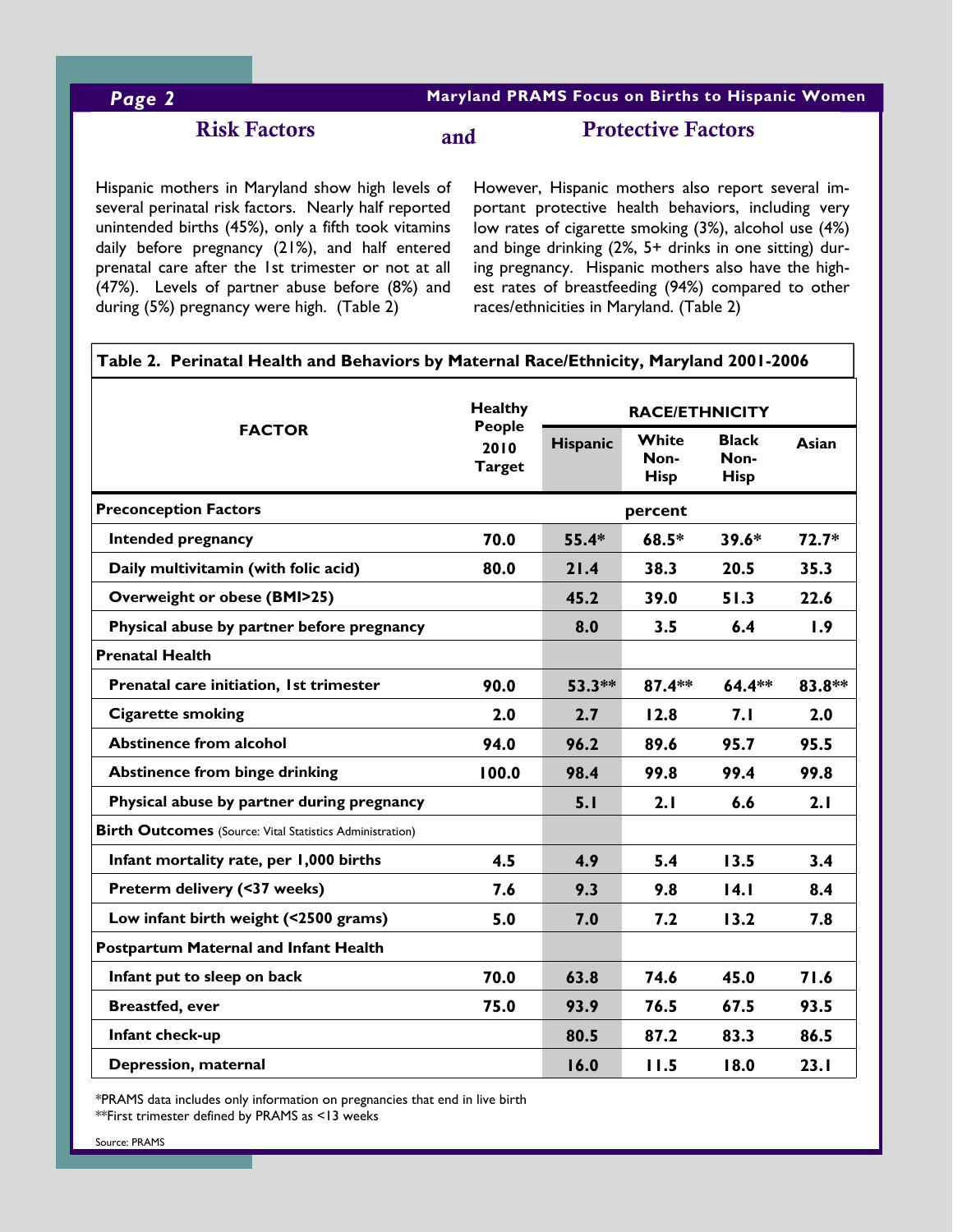#### **Maryland PRAMS Focus on Births to Hispanic Women** *Page 3*

### Stressors During Pregnancy

Hispanic mothers reported very high levels of stressors in the 12 months before birth. Job loss was more prevalent for Hispanic mothers (22%) than non-Hispanic white (7%), non-Hispanic black (14%) and Asian (7%) mothers. More Hispanic mothers reported being homeless during pregnancy (17%) than others (Figure 2).





#### Birth Outcomes

Birth outcomes for Hispanic infants are similar to those of white non-Hispanic and Asian infants and are better than those of black non-Hispanic infants in Maryland. Infant mortality is close to the Healthy People 2010 goal, with 4.9

infants per 1000 births dying in the first year of life. Nine percent of Hispanic babies are delivered preterm (<37 weeks) and 7% are low birth weight (<2500 grams) (Table 2).

*no nos deben de negar asistencia médica aunque seamos ilegales. En mi caso en mi embarazo nunca tuve asistencia médica y mi bebe nació prematuro."* 

*"...creo que* 

*"...I believe that they must not deny us medical assistance although we are illegal. In my case I never had a doctor in attendance during my pregnancy and my baby was born premature."* 

*PRAMS mother*

#### **Discussion**

As the number of Hispanic births in Maryland continues to increase, health care workers should learn about the risk factors that Hispanic women face during pregnancy. Intimate partner violence, job loss, homelessness, transportation, and language barriers are common stressors among Hispanic mothers. Programs should continue to encourage protective health behaviors already practiced, such as breastfeeding.

The birth outcomes for Hispanic women in Maryland are better than expected, given the high rates of risk factors such as low education, poverty, and late entry into prenatal care. This so called "Hispanic paradox" has been seen throughout the country and described in public health venues. This paradox is seen mostly among foreign-born Hispanic women and is thought to dissipate with subsequent U.S.-born

generations. Hispanic women who immigrate to the U.S. often arrive with healthier behaviors (better nutrition, less smoking, less drinking) and better social support than Hispanic women born in the U.S., offsetting their risks of poverty, low education, and limited access to social services.

PRAMS does not collect information on the mother's birth country or length of time in the U.S.; however, nearly three out of four Hispanic mothers in Maryland completed the PRAMS questionnaire in Spanish. As the Hispanic population in Maryland continues to grow and new generations of U.S. born Hispanics begin to have children in Maryland, greater disparities in birth outcomes may appear. Hispanic mothers may need more support as these disparities grow.